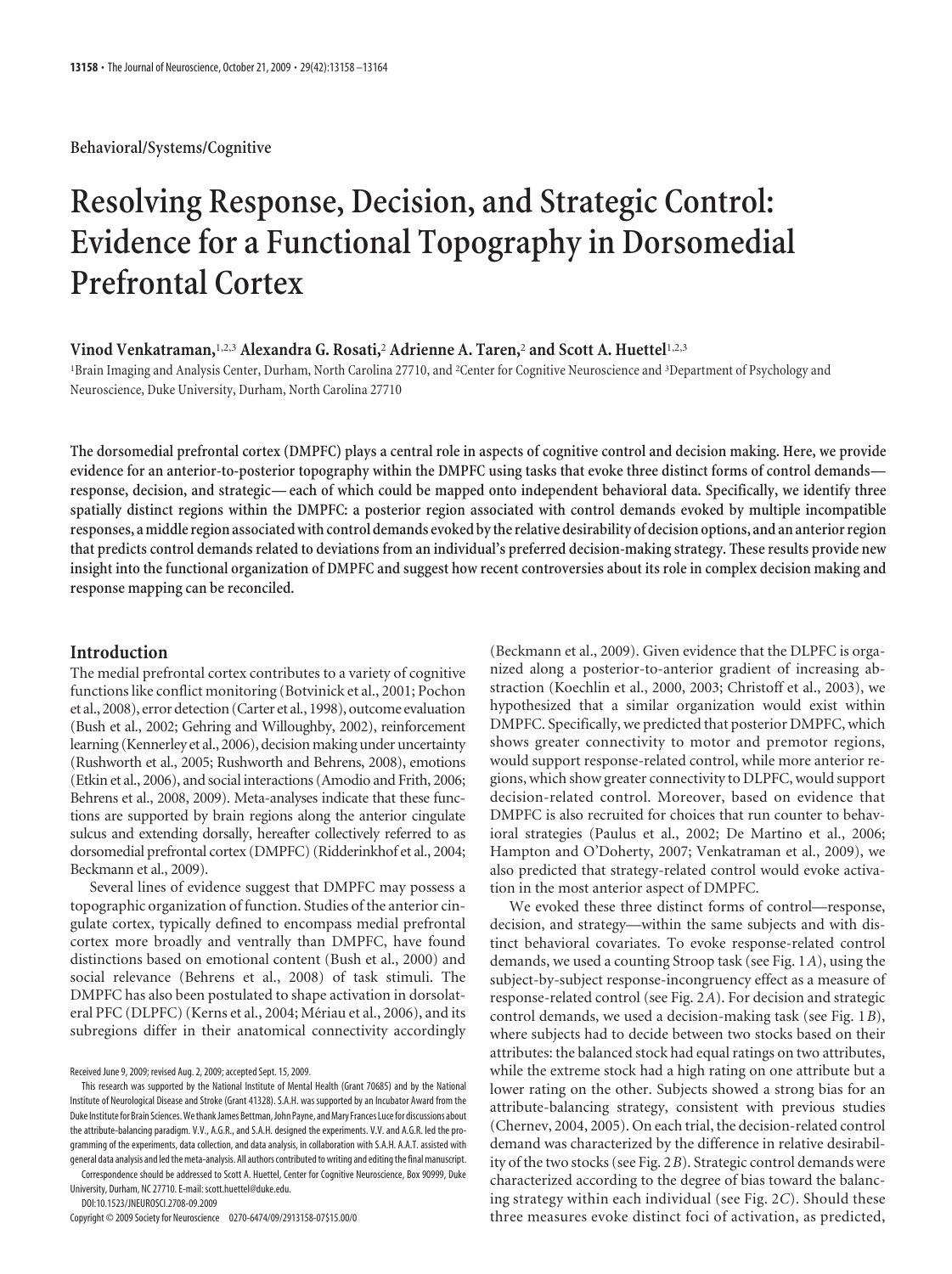

#### **Counting Stroop Task**

**Attribute Balancing Task** 

**Figure 1.** Schematic of experimental task and behavioral results. *A*, Each participant completed one run of the counting Stroop task. We used a block design with alternating blocks of neutral and incongruent trials. Each trial lasted 2.5 s, and subjects were instructed to respond as quickly and accurately as possible. Each block consisted of 8 trials and lasted 20 s. *B*, Subjects were first shown, for 4 – 6 s, three anonymized stocks with ratings on two attributes. Then, two stocks were highlighted in red, whereupon subjects had 6 s to decide which they preferred. Finally, after two arrows identified the buttons corresponding to the potential choices, subjects indicated their choice by pressing the corresponding button as soon as possible. Here, stock A represents a balanced option (with equal ratings on both attributes), while stock C represents an extreme option (with good rating on attribute a2 but poor rating on a1). In this example, both highlighted stocks have similar expected value, but the stocks differed in expected value on other trials. The next trial appeared after a variable interval of 4, 6, or 8 s.



**Figure 2.** Response-, decision-, and strategy-related control. *A*, The degree of response-related control was defined by the contrast between incongruent and neutraltrials inthe Strooptask, covaried acrosssubjects bytherelativeresponsetime difference between those two trial types. **B**, The degree of decision-related control was defined according to the similarity in the desirability of the decision options in our attribute-balancing task. Maximal control demands occurred in the equal expected-value trials, intermediate demands in the incongruent trials, and minimal control demands in the congruent trials.*C*, Strategy-related control demands were defined by taking the difference in activation between extreme and balanced choices and covarying that contrast across subjects with degree of bias toward the balanced choice option. Maximal strategy-related control demands were present when a subject with a strong bias toward one option (either extreme or balanced) chose the other option, while minimal control demands were present when subjects made choices consistent with their usual bias.

there would be strong evidence in support of a functional topography within DMPFC.

## **Materials and Methods**

*Subjects*. Twenty-three young adults (7 males, mean age  $= 21.9$ ) participated in this study. All subjects acclimated to the scanning environment using a mock MRI scanner and participated in two short practice runs consisting of six trials each, one inside and one outside of the MRI scanner. Three subjects were excluded before data analysis—two due to excessive motion and one for poor behavioral performance—leaving a total of 20 subjects in the final analyses. We used an incentive-compatible design in which subjects received monetary compensation both for participation and for their performance in the experiment (see supplemental materials for details, available at www.jneurosci.org). All subjects gave written informed consent as part of protocols approved by the Institutional Review Boards of Duke University and Duke University Medical Center.

*Stimuli and experimental conditions.*Responserelated control demands were evoked using a counting Stroop task (Bush et al., 1998). We used a block design for this task (Fig. 1*A*). In the neutral condition, subjects were presented with multiple repetitions of animal words (e.g., dog, cat) and asked to count the number of times the word was presented. In the incongruent condition, they were presented with multiple repetitions of number words (one, two, three, or four) and asked to count the number of times the word was presented. However, the number of repetitions was always incongruent with the number word itself (for example, "two" presented four times). Each word was repeated between 1 and 4 times, and subjects responded by pressing the corresponding button on a 4 button response box. We calculated, for each subject, the magnitude of the Stroop incongruency effect, measured as the differences in response times between the incongruent and neutral conditions and used it as an index of response-control demands (Fig. 2*A*).

Decision-related and strategy-related control demands were evoked using an attributebalancing task where all subjects were presented with a total of 90 sets of three real stocks, each rated on two attributes that provided real metrics of stock performance (Fig. 1*B*). To minimize the influence of subjects' previous knowledge or financial biases, the identity of the stocks and the nature of the attributes were concealed from the subjects until after the experiment. On each trial, the three stockswere labeled as "A," "B," and "C," and the two attributes were labeled as "a1" and "a2" and shown as percentile rankings. The subjects' task was to predict the better-performing stock based only on these attributes.

All choice trials involved one stock that had balanced values for both attributes, one stock that had a good rating on attribute a1 but a poorer rating on attribute a2*,* and a third stock in which this pattern was reversed with slightly varying attribute ratings (see supplemental materials for more details, available at www.jneurosci. org). In each trial, subjects had to choose between a balanced stock and an extreme stock that was randomly selected from the other two alternatives for that trial. Choosing the balanced stock

was consistent with the simple attribute-balancing heuristic identified in previous studies using similar paradigms (Chernev, 2004, 2005).

In addition, we randomly interspersed six catch trials, where the extreme alternative had higher ratings than the balanced option for both attributes and thus was the more desirable option. These trials thus served to ensure that subjects followed instructions and attended to the task. One subject who performed contrary to expectations in the catch trials was excluded from further analysis.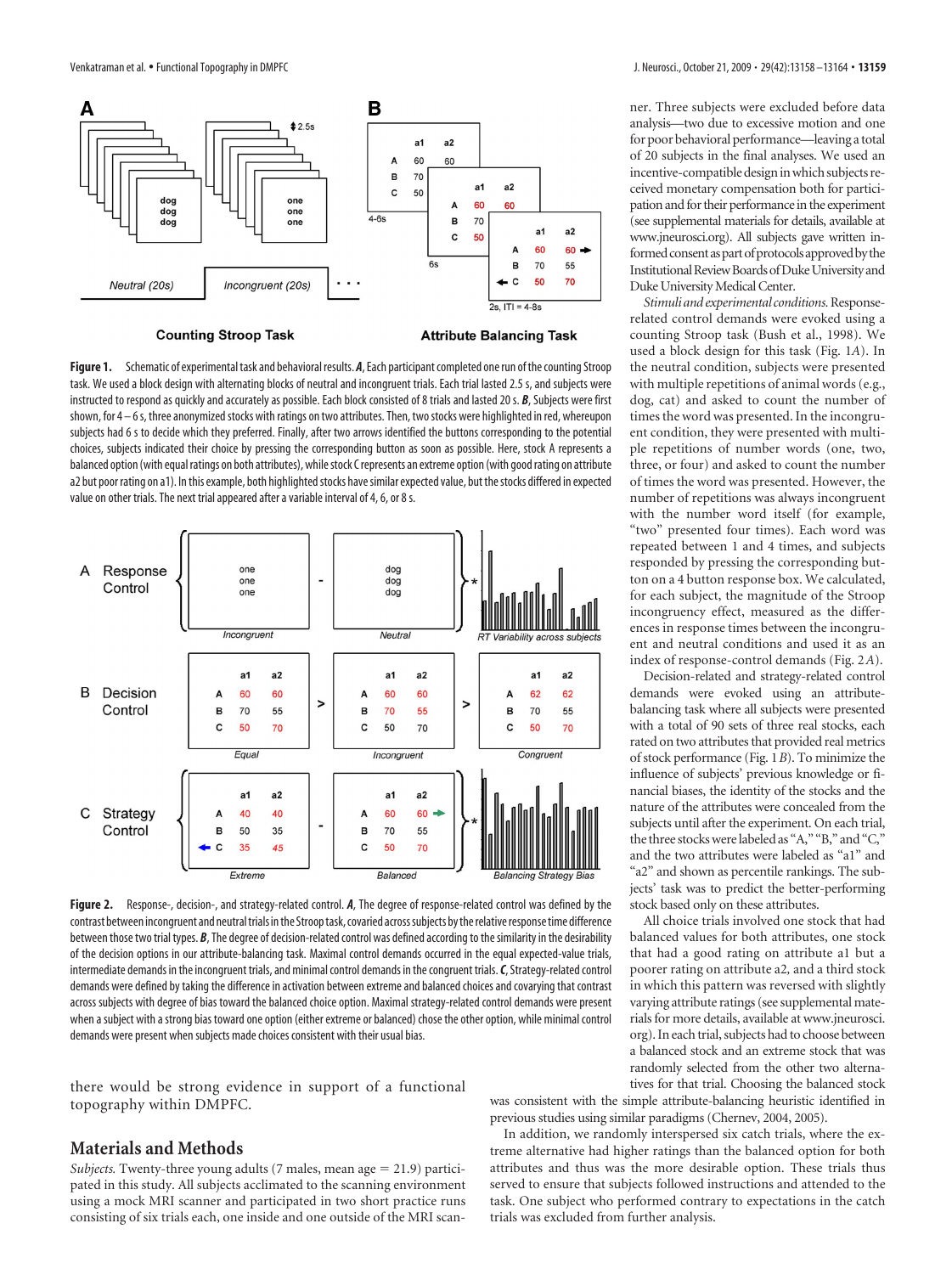We manipulated the decision-related control demands across trials by varying the expected-value relationship (defined as the sum of two attributes for each stock) between the balanced and extreme choices (Fig. 2*B*). In 36 trials (congruent condition), the balanced stock had a higher expected value compared to the alternative option. In another 36 trials (incongruent condition), the balanced stock had a lower expected value compared to the alternative option. In the remaining 18 choice trials (equal condition), the expected value for the balanced stock was equal to the expected value of the alternative option. Decision-related control demands were minimal (i.e., where decisions were easiest) in the congruent condition, followed by the incongruent condition, and were maximal in the equal condition (i.e., where both choices have similar expected value).

Finally, we defined strategy-related control demands (Fig. 2*C*) according to the degree to which a given choice (i.e., balanced or extreme, on each trial) deviates from the individual's empirical strategy preferences (i.e., the proportion of balanced choices across all trials). Subjects who were normally biased toward the balanced option would exhibit maximal strategy-related control when they choose the extreme option. However, subjects who were biased toward the extreme option would exhibit maximal strategy-related control when they choose the balanced option. This analysis approach counterbalances for any main effects of either choice type, ensuring that our effects indeed reflect strategy-related control.

*Experimental design and task timing.* Subjects first participated in four runs of the attribute-balancing decision task, each containing 24 gambles and lasting  $~6$  min. Each trial began with the display of all three stocks for 4 or 6 s. Subjects were instructed previously to examine the stocks as presented (Fig. 1*B*). Subsequently, two of the three stocks were highlighted in red (one involving balanced attributes and other extreme attributes). Subjects were instructed to choose between one of these two stocks and incentivized with a monetary bonus for picking the betterperforming stock (see supplemental materials, available at www. jneurosci.org). They had 6 s to make their choice, whereupon two arrows appeared specifying which button corresponded to which choice. The association of the buttons to choice was random, with equal probabilities of each option being associated with left or right buttons. The mapping of buttons for each trial was not revealed until the response phase, further reducing any possibilities of response-related incongruency effects during the decision phase. Subjects were instructed to arrive at their decision during the 6 s interval and to press the button corresponding to their choice as soon as the arrows appeared. Response times were defined as the interval between the appearance of arrows and the button-press response. The decision and response phases were explicitly separated to prevent the contamination of decision effects with response-preparation effects. During the intertrial interval of  $4-8$  s, a fixation cross was displayed on the screen. Notice that no feedback was provided at the end of each trial, and hence, there was no explicit learning during the decision phase of the task.

After four runs of the decision task, all subjects completed one run of the counting Stroop task. To maximize power for the contrast between neutral and incongruent trials, our design alternated between blocks of six trials of each type (3 s between trial onsets, 18 s blocks, 17 blocks per run), without any fixation or nontask blocks. A final 6 min run, whose data are not discussed in this manuscript, resolved a subset of the trials from the decision phase to actual stock labels and attributes. The winning stock was then identified based on data we collected on the real performance of these stocks (see supplemental materials, available at www. jneurosci.org), and subjects received a monetary bonus based on the performance of their selected stock on two randomly chosen trials.

Before the fMRI data collection, subjects had the opportunity to practice the experimental task (without reward) in two six-trial blocks, one presented outside the MRI scanner and the other presented within the MRI scanner but before collection of the fMRI data. All stimuli were created using the Psychophysics Toolbox for MATLAB (Brainard, 1997; Pelli, 1997) and were presented to the subjects via MR-compatible liquid crystal display goggles. Subjects responded with the index fingers of each hand via an MR-compatible response box.

*Imaging methods.* We acquired fMRI data on a 4T GE scanner using an inverse-spiral pulse sequence with the following parameters: repetition  $time = 2000$  ms; echo time  $= 30$  ms; 34 axial slices parallel to the AC–PC plane, with voxel size of 3.75\*3.75\*3.8 mm. High-resolution threedimensional full-brain anatomical images with a spoiled gradient recalled sequence were acquired and used for normalizing and coregistering individual subjects' data.

Analysis was performed using FEAT (FMRI Expert Analysis Tool) Version 5.63, part of FSL (FMRIB's Software Library; www.fmrib.ox.ac. uk/fsl) package (Smith et al., 2004). We removed artifacts in the fMRI timeseries using MELODIC and in-house scripts, with three a priori criteria for identifying noise-related components: power at high frequencies, rapid changes within short time windows, and correlation with estimated head motion. The following prestatistics processing steps were applied: motion correction using MCFLIRT (Motion Correction using FMRIB's Linear Registration Tool), slice-timing correction, removal of nonbrain voxels using BET (Brain Extraction Tool), spatial smoothing with a Gaussian kernel of full-width at half-maximum 8 mm, and highpass temporal filtering. Registration to high resolution and standard images was performed using FLIRT (FMRIB's Linear Registration Tool).

*General linear model analyses.* For the response-related control analysis, we used one regressor to model activation in the incongruent blocks of the Stroop task (i.e., treating the neutral blocks as baseline). We introduced the mean response-time difference between incongruent and neutral trials for each subject as a covariate in the across-subjects regression analysis to determine the focus of activation for response-related control. The decision-related control analysis used six total regressors to model activation in the attribute-balancing task: three task regressors for the three conditions (congruent, incongruent, and equal), one regressor for the initial presentation of the stocks, one regressor for catch trials, and one regressor for the response period (scaled by response time). We defined active voxels using a conjunction analysis of [equal > incongruent] and [incongruent  $>$  congruent]. The model used for the strategyrelated control analysis contained five total regressors: two regressors modeling the balanced and extreme choices of subjects in conditions that cause the greatest decision conflict (trials where the absolute magnitude of expected value difference between the two options was  $<8$ ), one regressor modeling the responses in the remaining conditions, one regressor for the initial presentation of the stocks, and one regressor to model the subject responses. We introduced each subject's relative bias toward the balancing strategy (*z*-transformed proportion of balancing choices) as a covariate in the contrast between the balanced and extreme choice regressors.

Event-related regressors were generated by convolving impulses at the onsets of events of interest with a double-gamma hemodynamic response function. Within-subject analyses were performed using a fixed-effects model across runs for each subject. Across-subjects analyses were performed using FLAME (FMRIB's Local Analysis of Mixed Effects) Stage 1, which is FSL's implementation of mixed-effect analyses. All statistical images were thresholded using clusters determined by  $z > 2.3$  and a whole-brain-corrected cluster-significance threshold of  $p < 0.05$ . The same analysis procedures and thresholding were used for analyses involving a between-subjects covariate. The MRIcron package was used for visualizing brain images (Rorden et al., 2007).

## **Results**

## **Behavior**

For the Stroop task, subjects were significantly more accurate in the neutral compared to the incongruent condition  $(t_{(19)} =$ 2.46,  $p < 0.05$ ). Similarly, subjects also took significantly longer in the incongruent condition compared to the neutral condition ( $t_{(19)} = 3.88$ ,  $p < 0.001$ ). Together, these findings are consistent with increased demands for response-related control in the incongruent condition.

For the attribute-balancing task, subjects showed a significant bias toward the balanced alternative, preferring it in 58% of the trials. Within the equal condition, they preferred the balanced alternative in 65% of the trials ( $t_{(19)} = 3.9$ ,  $p < 0.005$ ). Despite this overall bias, subjects' choices were still sensitive to changes in expected value. Consistent with our predictions for decision-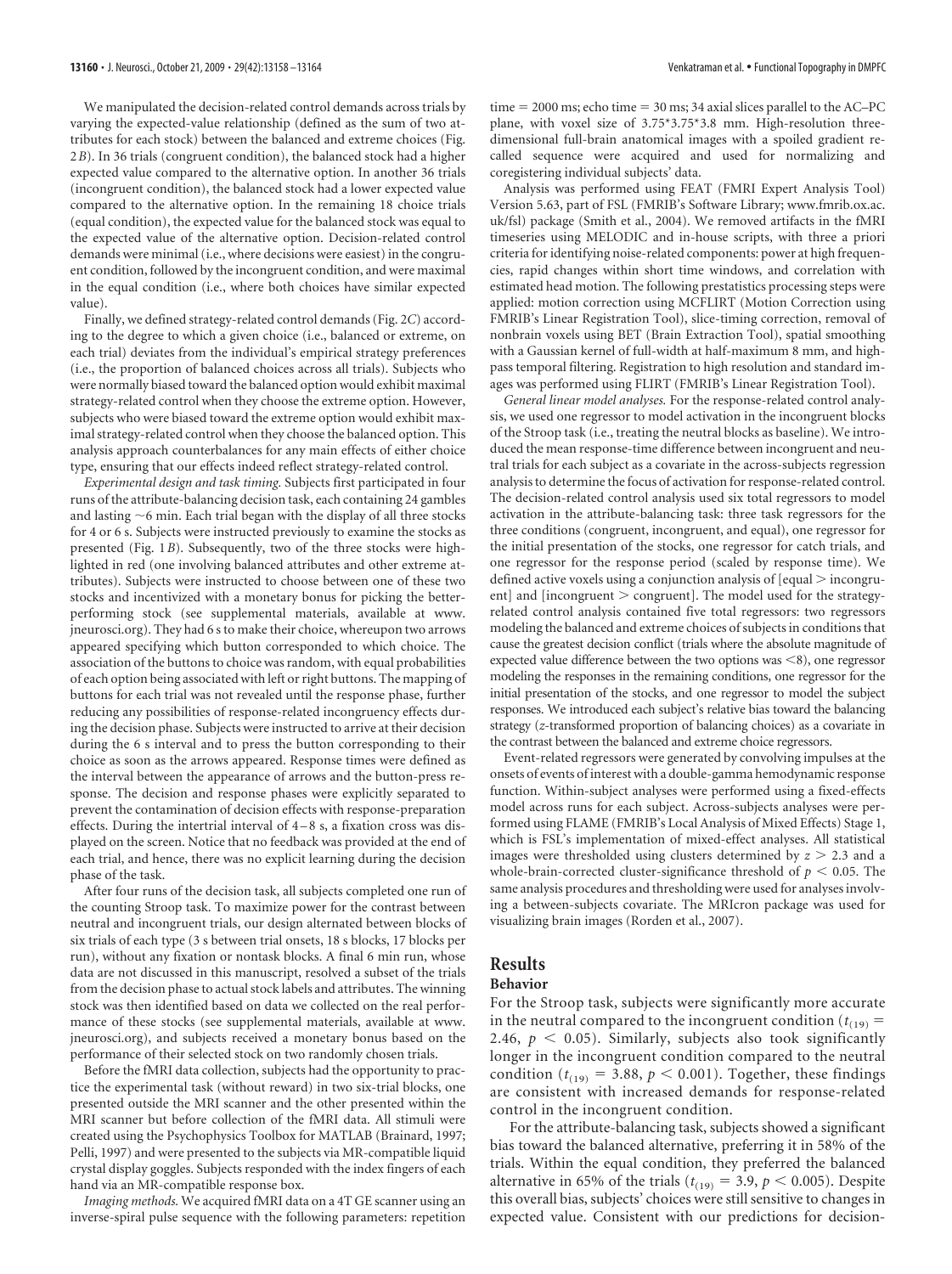

**Figure 3.** pDMPFC activation predicts response-related control demands. In the counting Stroop task, activation for incongruent trials in the posterior DMPFC (MNI spatial coordinates:  $x = -5$ ,  $y = 10$ ,  $z = 51$ ) significantly covaried with increases in response times for incongruent over neutral trials. Shown here and in subsequent figures are active clusters that surpassed a threshold of  $z >$  2.3 with cluster-based Gaussian random field correction.



**Figure 4.** mDMPFC activation predicts decision-related control demands. Activation in the DMPFC ( $x = -6$ ,  $y = 24$ ,  $z = 38$ ) during the choice phase of the decision-making task showed greater activation for both equal  $>$  incongruent and incongruent  $>$  congruent contrasts. Percentage signal change within this DMPFC cluster increased as the relative desirability of the decision options grew more similar, consistent with the attributed role of this cluster for indexing decision-related control. Error bars represent SEM.

related control demands, we found that subjects' response times were slowest for the equal trials, intermediate for incongruent trials, and fastest for congruent trials (supplemental Table S1, available at www.jneurosci.org as supplemental material). Finally, subjects also showed substantial individual variability in their choice preferences, providing a foundation for our analyses of strategic control (supplemental Fig. S1, available at www. jneurosci.org as supplemental material).

#### **Response-related control**

We found increased activation in the dorsomedial PFC, dorsolateral PFC, and parietal cortex for the incongruent condition in the Stroop task (supplemental Table S2, supplemental Fig. S2, available at www.jneurosci.org as supplemental material). When we used the difference in response time between incongruent and neutral conditions as a covariate, we found that activation in left dorsolateral prefrontal cortex and a posterior region of the DMPFC (pDMPFC) increased linearly with increasing response conflict (Fig. 3). The pDMPFC activation cluster was localized to the posterior part of the cingulate sulcus (BA 32). Activation within this cluster also correlated with an independent trait measure of motor impulsiveness (Patton et al., 1995) across subjects  $(r = 0.49, p < 0.05)$  (supplemental Fig. S3, available at www. jneurosci.org as supplemental material).

Venkatraman et al. • Functional Topography in DMPFC J. Neurosci., October 21, 2009 • 29(42):13158 –13164 **• 13161**

#### **Decision-related control**

We next sought to identify brain regions whose activation was driven by the decision phase (when subjects deliberated between the two stock options) in the attribute-balancing task. We performed a conjunction analysis to identify regions showing significant effects for each of the two individual decision-related contrasts:  $equal$   $>$  incongruent and incongruent  $>$ congruent. We found increased activation in right dorsolateral prefrontal cortex, right inferior parietal lobule, and a region of DMPFC anterior to that observed for response-related control (supplemental Fig. S4*A*, supplemental Table S3, available at www.jneurosci.org as supplemental material). The DMPFC activation cluster for this contrast was also along the cingulate sulcus (BA 32), anterior to the cluster

for response-related control, and we refer to it as mDMPFC.Within this region, activation increased in a stepwise manner for our three levels of decision-related control (Fig. 4). Notably, these effects cannot be attributed to response conflict, given that they are time-locked to the decision phase that occurs before responsemappings had been indicated to the subject.

#### **Strategy-related control**

Next, we sought to identify regions that indexed strategic control demands across subjects, using individuals' preference for the balancing strategy as a covariate in our between-subject analysis. (We report main-effect analyses unrelated to strategy-related control in the supplemental material; see supplemental Fig. S4*B*, available at www.jneurosci.org as supplemental material.) We found that individual differences in strategic preferences across subjects predicted the relative activation evoked by balanced and extreme choices in only one region: anterior dorsomedial prefrontal cortex (aDMPFC) (Fig. 5), along the paracingulate region (BA 9). People who expressed a greater preference for the balanced option exhibited a greater increase in DMPFC activation for the extreme option compared to the balanced option and vice versa. The difference in activation also correlated with an independent trait measure of need for cognition (Epstein et al., 1996), which measures the relative cognitive effort associated with decision making ( $r = 0.60$ ,  $p < 0.005$ ) (supplemental Fig. S5, available at www.jneurosci.org as supplemental material).

To verify that the clusters implicated in strategy- and decisionrelated control were functionally distinct, we conducted a *post hoc* regions of interest analysis within the aDMPFC and mDMPFC regions. We found that aDMPFC did not show a linear relationship with increasing decision conflict, nor did mDMPFC show a significant correlation with strategic variability across subjects (supplemental Fig. S6, available at www.jneurosci.org as supplemental material). Thus, we conclude that these regions made distinct functional contributions to performance of our experimental tasks.

### **Evidence for a functional topography in DMPFC**

The results presented above provide strong evidence for a functional topography within the DMPFC: the most anterior cluster tracked strategy-related control, a middle cluster predicted decision-related control, and a more posterior cluster tracked response-related control (Fig. 6). To ascertain the consistency of these results with the previous literature, we conducted a meta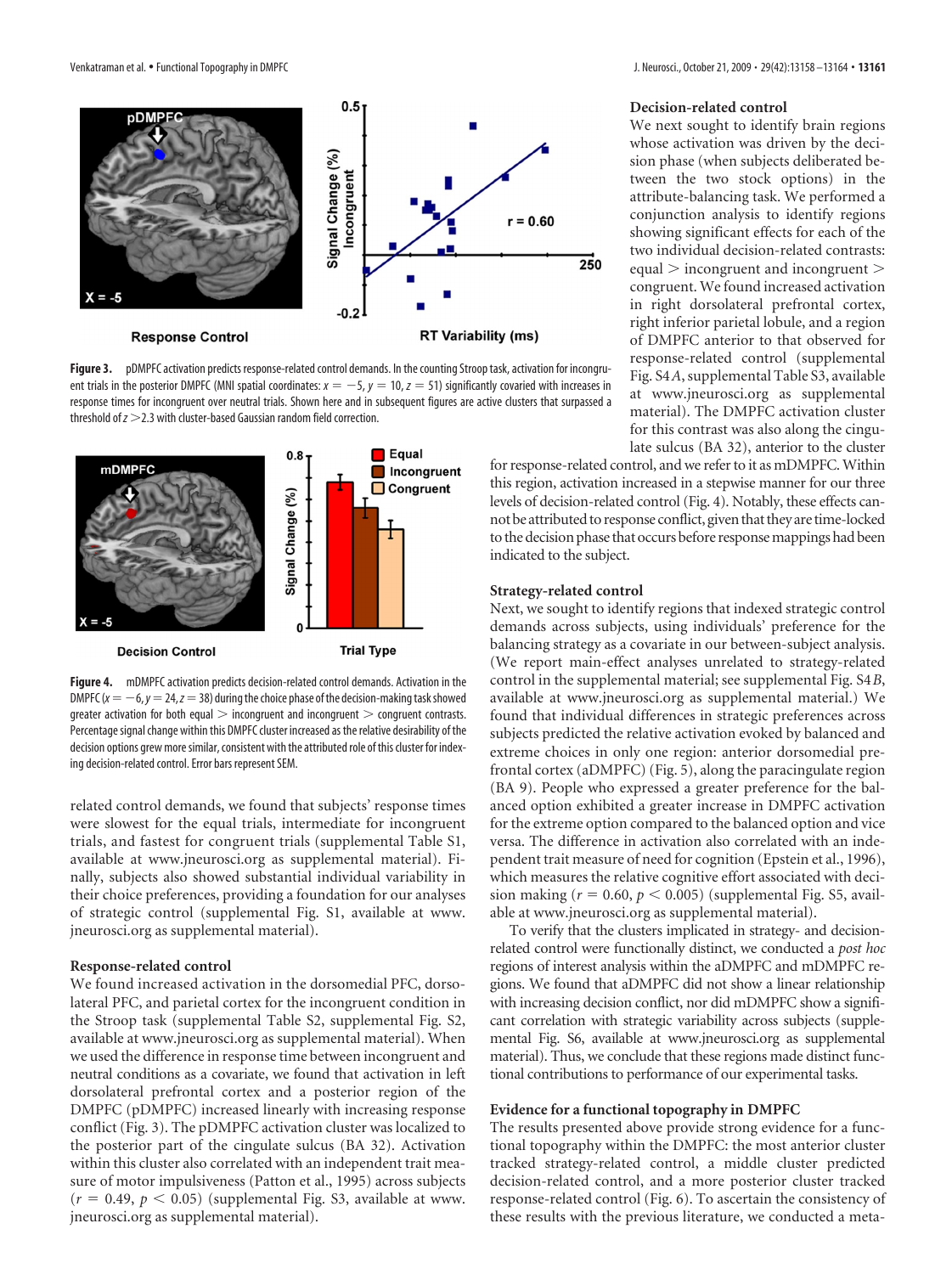analysis of 53 studies that reported DMPFC activation in tasks involving decision making and/or cognitive control. We classified each study as involving either decision-related or response-related control, based on task properties, and included every reported coordinate of medial frontal cortex activation in an activation likelihood estimation analysis (see supplemental material, available at www.jneurosci.org). We exclude strategyrelated control in this meta-analysis due to lack of previous work in this area (but see De Martino et al., 2006; Venkatraman et al., 2009).

Our meta-analysis revealed a strong spatial dissociation within DMPFC be-

tween activations related to decisions and to responses, with more anterior regions being involved in decision making and more posterior regions with response-related cognitive control (supplemental Fig. S7, available at www.jneurosci.org as supplemental material). The centroids of maximum likelihood overlapped with the observed activations for decision-related and response-related control demands in our study (Fig. 6, solid squares), and both are posterior to the focus for strategy-related control in aDMPFC.

## **Discussion**

We used tasks that evoked three distinct forms of control demands—response, decision, and strategy—and found strong evidence for a posterior to anterior topography within the DMPFC. Three distinct foci of activation were identified based on separate behavioral measures using data from the same individuals. These results both provide new insight into the functional organization of DMPFC and suggest a reconciliation of recent controversies about that region's role in complex decision-making and cognitive control.

Control demands play an important role in adaptive decision making, particularly since decision preferences are strongly influenced by context (Simonson and Tversky, 1992; Tversky and Simonson, 1993). For example, people avoid decision options that seem extreme, whether compared to other alternatives or whether having attributes with highly disparate values (Chernev, 2004, 2005). Options that are balanced (e.g., their scores on various attributes are more equal) thus frequently serve as a desirable compromise relative to options containing attributes with high dispersion. We introduced a similar biasing context in the current study, which used an abstract market environment with anonymized options to control for subjects' differential prior exposure to stocks. This task allowed us to manipulate the degree of decision-related and strategy-related control independently, the former by varying the relative desirability of the choices and the latter by measuring individual variability in strategic bias.

Several aspects of our experimental design allow us to conclude that these distinct forms of control were represented in distinct regions within DMPFC. First, we explicitly separated the decision phase from the response phase so that activations related to decision control cannot be attributed to confounding effects from response selection or motor preparation (Pochon et al., 2008). Second, subjects received no immediate feedback about their decisions when choosing between different stocks; instead, feedback was provided in a separate, later run. This allowed us to rule out effects of outcome history when characterizing our subjects' decision preferences, while also precluding alternative explana-





**Figure 5.** aDMPFC predicts strategy-related control during decision making. Activation in an anterior cluster of the DMPFC  $(x = -4, y = 34, z = 35)$  indexed strategy conflict, such that the increase in activation for extreme choices over balanced choices was significantly correlated with individual variability in the preference for balancing strategy across individuals.



**Figure 6.** Summary of a functional topography within DMPFC. We found evidence for an anterior to posterior functional topography of the DMPFC with three distinct clusters predicting strategy (green), decision (red), and response (blue) control. We additionally conducted a meta-analysis that included studies of response-related control and decision making. Centroids of maximum activation likelihood for these two types of studies corresponded well to our postulated distinction within DMPFC, with the response-related control studies exhibiting activation in pDMPFC (blue square;  $x = -6$ ,  $y = 6$ ,  $z = 42$ ) and the decision-making studies exhibiting activation in mDMPFC (red square;  $x = -4$ ,  $y = 22$ ,  $z = 47$ ).

tions for the observed DMPFC activation like error detection, reinforcement learning, and signaling reward prediction errors (Kiehl et al., 2000; Kerns et al., 2004; Kennerley et al., 2006; Kim et al., 2006). We do not claim that DMPFC plays no role in these functions but note that they did not contribute to the activations observed in this experiment. Third, we used an independent counting Stroop task to elucidate neural mechanisms of response-related control. Fourth, all analyses were conducted within the same set of subjects, as critical for making clear spatial comparisons. And, finally, our distinct forms of control demands were each associated with a unique and independent behavioral covariate that was well controlled within each task, eliminating potential effects of taskspecific materials.

Several studies have found increased activation in the DMPFC associated with complex decision making (Paulus et al., 2002;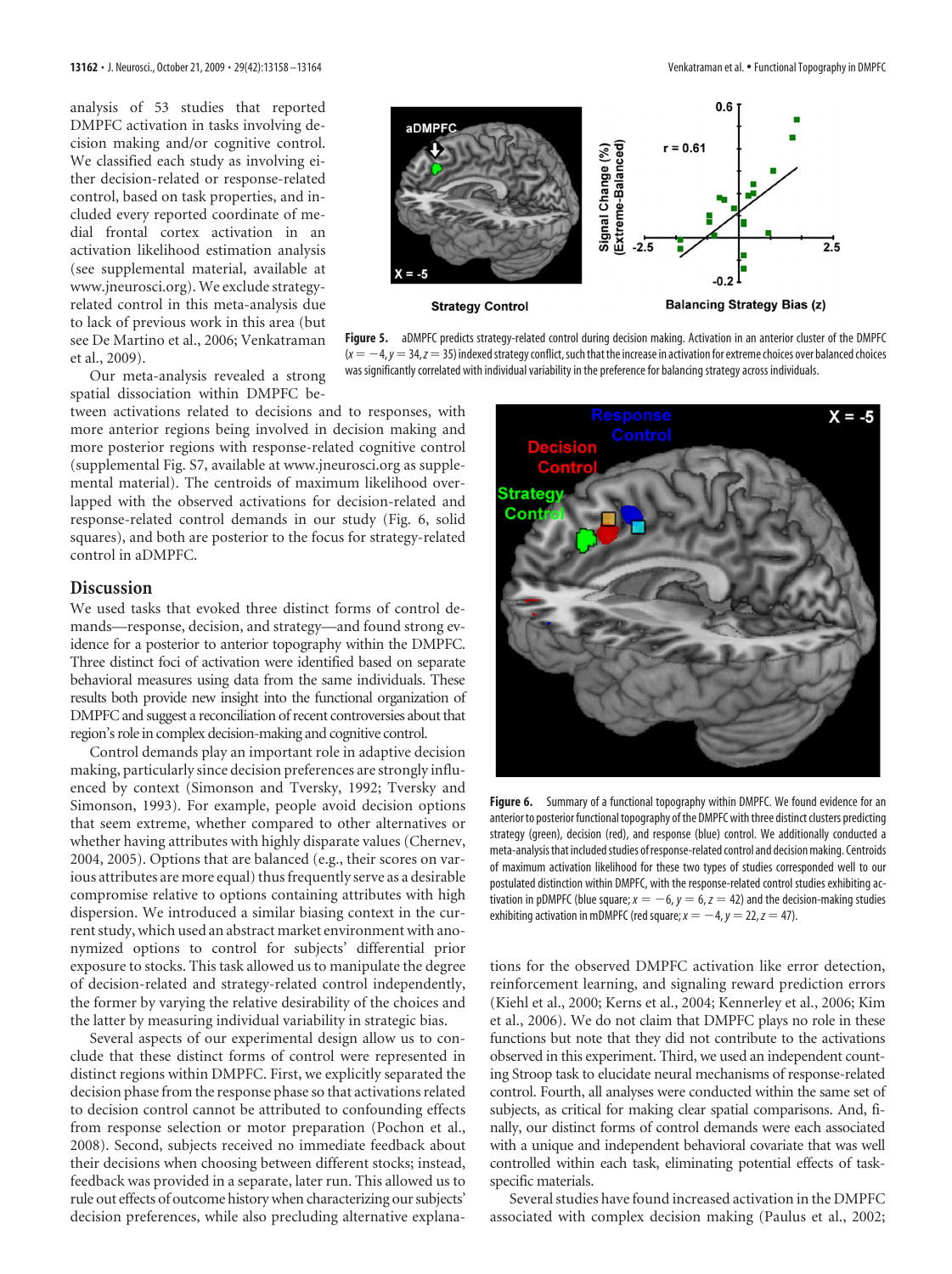Walton et al., 2003; Rushworth et al., 2004; Zysset et al., 2006; Pochon et al., 2008; Botvinick and Rosen, 2009), though these findings could be confounded by activation related to response preparation (Pochon et al., 2008). A more recent study using a perceptual decision-making task sought to explore the role of DMPFC in decision conflict, defined as the difficulty arising from choosing between two equally likely choices, while accounting for response-related activation (Pochon et al., 2008). They demonstrated greater DMPFC activation for decisions involving alternatives that were equally attractive, even in the absence of an explicit response (e.g., precluding an explanation in terms of response-related control). Activation within this region also varied with subjective ratings of decision difficulty. While Pochon et al. did not include additional conditions to allow testing of topographic organization, the manipulation of decision conflict in that study led to activation in regions of the DMPFC similar to those associated with decision-related control in our current study.

Moreover, there are initial suggestions that DMPFC is also recruited when individuals make choices that run counter to general behavioral tendencies or strategies (Paulus et al., 2002; De Martino et al., 2006; Hampton and O'Doherty, 2007), although these have heretofore been discussed in terms of decision preferences. Studies involving complex decision making have often focused on identifying brain systems that shape behavior toward or against particular choices. Yet, it is becoming increasingly apparent that people employ a variety of strategies to simplify the representations of decision problems and reduce computational demands (Tversky and Kahneman, 1974; Payne et al., 1988, 1992; Gigerenzer and Goldstein, 1996). In this study, we show that activation in a similar region of the DMPFC predicts variability in strategy-related control across subjects. Specifically, individuals with greater bias for the balancing strategy exhibited a greater increase in activation for the extreme choices compared to the balanced choices and vice versa. Strikingly, the cluster within DMPFC associated with strategy-related control was anterior to and functionally distinct from the clusters associated with decision-related control and response-related control. Therefore, a parsimonious explanation for the role of DMPFC in complex decision making is that distinct functional clusters might be associated with distinct aspects of decision making, including strategy preferences and response preparation.

One potential conjecture for functional specialization within the DMPFC is related to differences in connectivity of these clusters to other regions in the brain. A commonly held framework, one advanced in different guises by different theorists, suggests that lateral prefrontal cortex contains a topographic organization along its posterior to anterior axis (Koechlin et al., 2000, 2003). More posterior regions, those immediately adjacent to premotor cortex, are associated with setting up general rules for behavior. Conversely, more anterior regions support the instantiation of rules for behavior based on the current context. Findings from functional neuroimaging studies argue for further divisions within anterior prefrontal cortex, such that regions around the frontal pole support relational integration, or the combination of disparate information into a single judgment (Christoff et al., 2001). We speculate that the different regions of DMPFC differ in their lateral prefrontal targets.

Initial evidence for such a functional organization stems from a recent study that demonstrates choice-specific changes in the functional connectivity of the DMPFC with other regions involved in decision making (Venkatraman et al., 2009). Similarly, Beckmann et al. (2009) used magnetic resonance diffusion tractography to delineate probabilistic anatomical connectivity of the

cingulate cortex to other brain regions. The authors found that the lateral prefrontal cortex exhibited the highest probability of anatomical connectivity with a cluster that corresponds spatially to the region that predicts decision-related control in our study, while the premotor and precentral cortices showed highest probability of connection with a cluster that predicted responserelated control in the present study. Under this perspective, the current results point to a generalized role for the DMPFC in cognitive control, but specific computational roles for its subregions depending upon the task demands and current context. Elucidating the functional connectivity of the different clusters in the DMPFC with other brain regions—ideally, using within-task measures derived from the same subjects—may hold the key to fully understanding its role in decision making.

## **References**

- Amodio DM, Frith CD (2006) Meeting of minds: the medial frontal cortex and social cognition. Nat Rev Neurosci 7:268 –277.
- Beckmann M, Johansen-Berg H, Rushworth MF (2009) Connectivity-based parcellation of human cingulate cortex and its relation to functional specialization. J Neurosci 29:1175–1190.
- Behrens TE, Hunt LT, Woolrich MW, Rushworth MF (2008) Associative learning of social value. Nature 456:245–249.
- Behrens TE, Hunt LT, Rushworth MF (2009) The computation of social behavior. Science 324:1160 –1164.
- Botvinick MM, Rosen ZB (2009) Anticipation of cognitive demand during decision-making. Psychol Res 73:835–842.
- Botvinick MM, Braver TS, Barch DM, Carter CS, Cohen JD (2001) Conflict monitoring and cognitive control. Psychol Rev 108:624 –652.
- Brainard DH (1997) The psychophysics toolbox. Spat Vis 10:433–436.
- Bush G, Whalen PJ, Rosen BR, Jenike MA, McInerney SC, Rauch SL (1998) The counting Stroop: an interference task specialized for functional neuroimaging–validation study with functional MRI. Hum Brain Mapp 6:270 –282.
- Bush G, Luu P, Posner MI (2000) Cognitive and emotional influences in anterior cingulate cortex. Trends Cogn Sci 4:215–222.
- Bush G, Vogt BA, Holmes J, Dale AM, Greve D, Jenike MA, Rosen BR (2002) Dorsal anterior cingulate cortex: a role in reward-based decision making. Proc Natl Acad Sci U S A 99:523–528.
- Carter CS, Braver TS, Barch DM, Botvinick MM, Noll D, Cohen JD (1998) Anterior cingulate cortex, error detection, and the online monitoring of performance. Science 280:747–749.
- Chernev A (2004) Extremeness aversion and attribute-balance effects in choice. J Consum Res 31:259 –263.
- Chernev A (2005) Context effects without a context: attribute balance as a reason for choice. J Consum Res 32:213–223.
- Christoff K, Prabhakaran V, Dorfman J, Zhao Z, Kroger JK, Holyoak KJ, Gabrieli JD (2001) Rostrolateral prefrontal cortex involvement in relational integration during reasoning. Neuroimage 14:1136 –1149.
- Christoff K, Ream JM, Geddes LP, Gabrieli JD (2003) Evaluating selfgenerated information: anterior prefrontal contributions to human cognition. Behav Neurosci 117:1161–1168.
- De Martino B, Kumaran D, Seymour B, Dolan RJ (2006) Frames, biases, and rational decision-making in the human brain. Science 313:684 –687.
- Epstein S, Pacini R, Denes-Raj V, Heier H (1996) Individual differences in intuitive-experiential and analytical-rational thinking styles. J Pers Soc Psychol 71:390 –405.
- Etkin A, Egner T, Peraza DM, Kandel ER, Hirsch J (2006) Resolving emotional conflict: a role for the rostral anterior cingulate cortex in modulating activity in the amygdala. Neuron 51:871–882.
- Gehring WJ, Willoughby AR (2002) The medial frontal cortex and the rapid processing of monetary gains and losses. Science 295:2279 –2282.
- Gigerenzer G, Goldstein DG (1996) Reasoning the fast and frugal way: models of bounded rationality. Psychol Rev 103:650 –669.
- Hampton AN, O'Doherty JP (2007) Decoding the neural substrates of reward-related decision making with functional MRI. Proc Natl Acad Sci U S A 104:1377–1382.
- Kennerley SW, Walton ME, Behrens TE, Buckley MJ, Rushworth MF (2006) Optimal decision making and the anterior cingulate cortex. Nat Neurosci 9:940 –947.